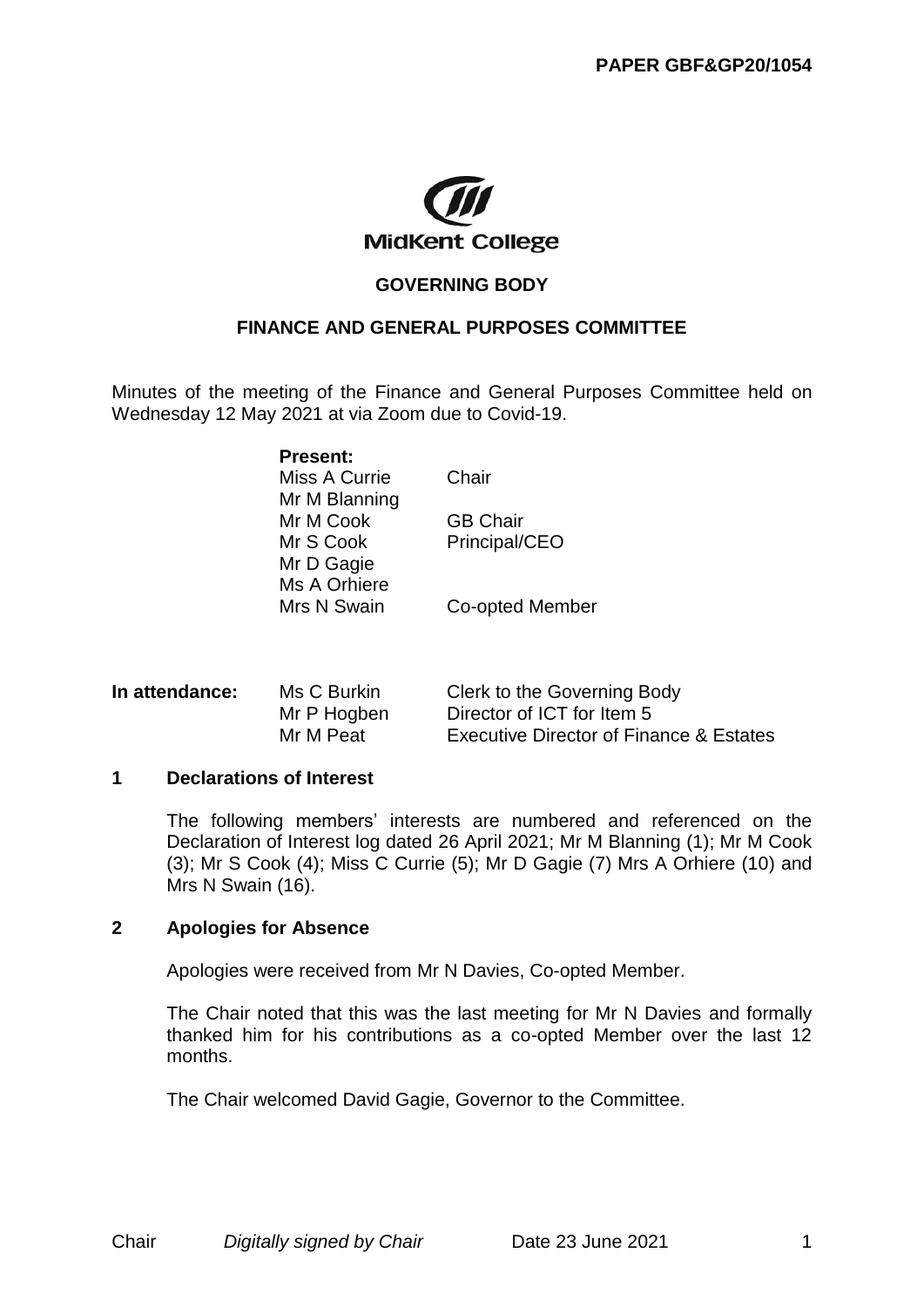# **3 Minutes of the meeting held on 3 March 2021**

The minutes of the meeting held on 3 March 2021, Paper GBF&GP20/1043, and confidential minutes, were accepted as a true record and electronically signed by the Chair.

## **4 Matters Arising and Outstanding Matters Report**

There were no matters arising.

Members discussed Paper GBF&GP20/1044, the Outstanding Matters Report.

- No 1. Estate MLPS Climate Road Map which was issued at the AOC conference, will be discussed with the Board. **Ongoing**.
- No 2. Utilisation of College Reserves Update to be included in the Estates Strategy. **Ongoing**
- No 3. Management accounts cash reserves to be fully utilised to be included in the Estates Strategy. **Ongoing**.
- No 4. HR Report comparative data for turnover and correlation with areas that are not complaint with PDR completion and student attainment. J Thompson reported that in 2018/19, the AOC reported in November 2020 that the average staff turnover for all staff was 18.2% (12.8% for management staff, 17.0% for teaching staff and 19.0% for support staff). PDRs are being closely monitored. **Complete**
- No 5. Group Financial Regulations and Procedures 2021/ agreed. **Complete**
- No 6. Carbon Footprint plan External Company Convert Energy have been engaged. Signing of the Climate Charter is being considered. **Ongoing**.
- No 7. AOB Various consultations/Bids/Collaborative working. Kickstart commenced. **Complete**.

# **5 Cyber Security Update – Paper GBF&GP20/1045**

Paul Hogben joined the meeting to present the paper which outlined the recommended changes to improve the security posture of the College. The paper also detailed the route to compliance for Cyber Essentials Plus including timescales and the outstanding tasks required for successful accreditation.

He highlighted the following**:**

- The aspects identified that need to be resolved to secure our Cyber Essentials Plus Accreditation (CE+). Members noted the requirement by ESFA and MOD to have CE+ and they were assured by the confidence of the processes in place to secure this.
- The identification of best practice in Cyber Security supported with a live action plan developed from the Cyber Security Assessment (CSA). Members noted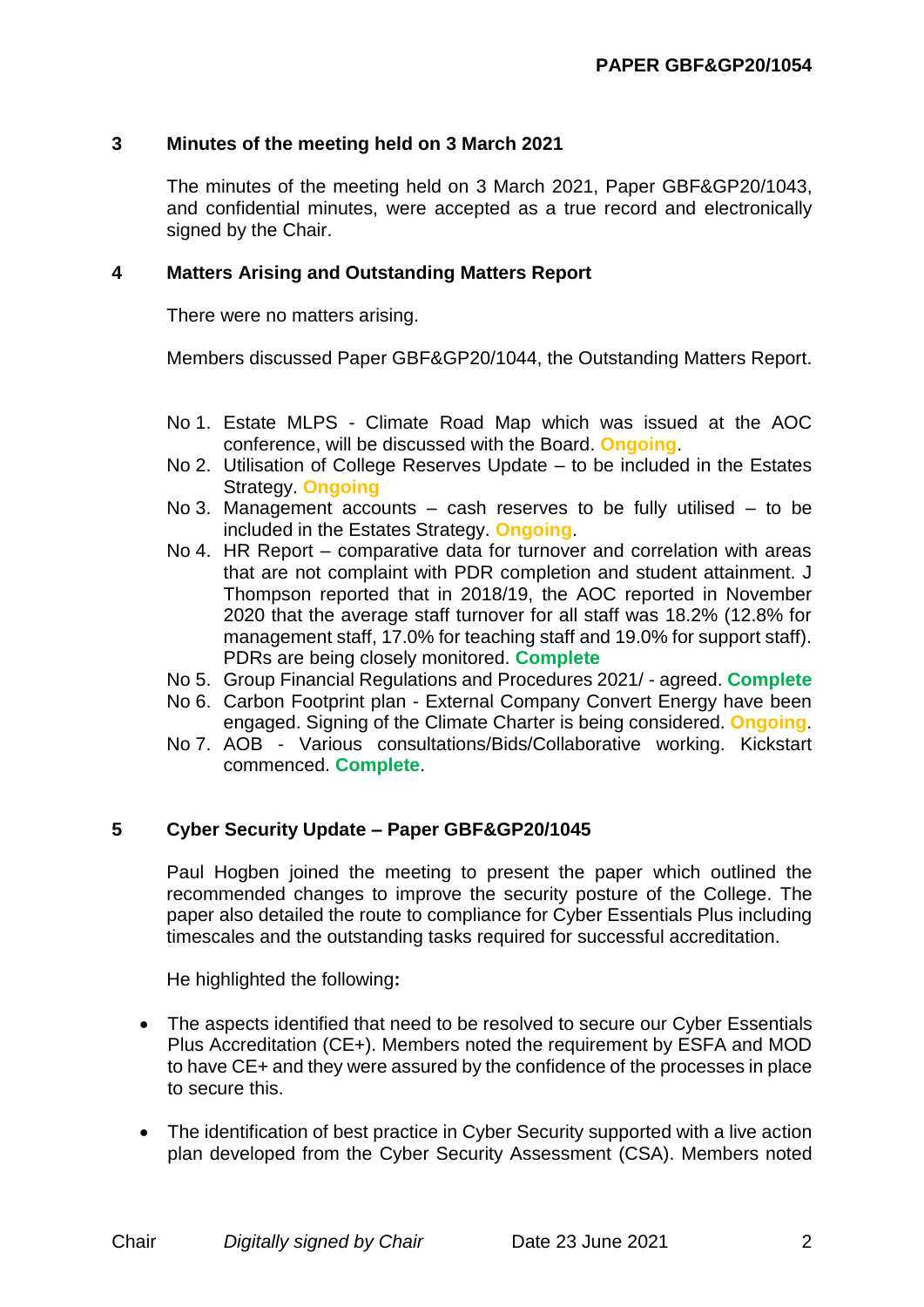their concerns regarding the failures highlighted in the assessment but were assured by the actions being taken to address these.

 Update on the external security factors that have been affecting the FE landscape were also noted.

Members were assured by the elements in place to ensure security and thanked P Hogben and his team for these processes. They noted the highest risk is the behaviours of staff and that training continues to be a priority to mitigate mistakes.

Members noted the Information Security report that is scrutinised by the R&A Committee includes cyber risks.

Members thanked P Hogben and **accepted** the update.

## **6 HR Update – Paper GBF&GP20/1046**

Due to time constraints this paper was taken as read and members were asked to contact Julia Thompson outside Committee if they had any questions or comments.

#### **Action: Members as required**

Highlights from HR Update were:

- Turnover is currently 12.19% down 14.66%. This is slightly up by 0.48% since January 2021
- Voluntary turnover is 8.49% a further drop from 9.09% when last reported.
- The average days lost has decreased from 7.4 days per person in March 2020 to 5.75
- Exit interview responses have increased by 7% since last reported to 67.27%. This remains below target.

The report also noted:

Investors In People/Investors In Diversity – members noted the actions to be undertaken for both accreditations to drive improvement and consideration to separate MKC and MKCTS for IIP accreditation in 2024.

Kickstart – Paper GBF&GP20/1047 – the paper noted the College's commitment to 35 Kickstart placements. Each placement is for six months, with support being given to each employee to become more employable. The cost is met by DWP, apart from the small pension cost liability.

Members agreed to contact Julia Thompson outside the meeting with any questions and comments and **accepted** the report.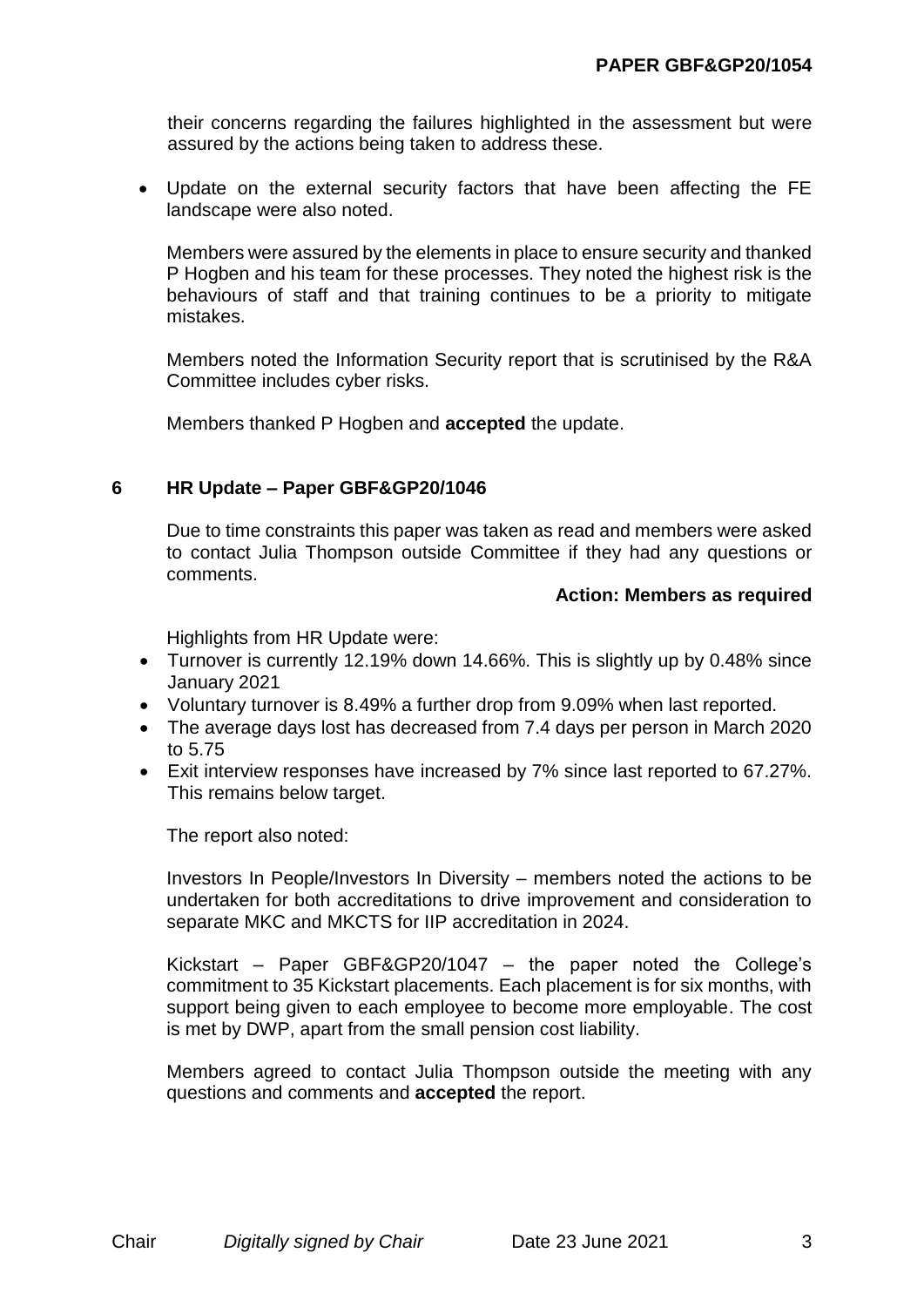## **7 Estates Strategy Framework – Paper GBF&GP20/1048**

Martin Peat introduced the paper which presented for discussion a draft contents schedule for the College Estates Strategy which gave a brief explanation.

It was noted that a number of the sections have already been drafted and that there are significant amounts of data required to quantify the College Estate. Therefore, members agreed this will be an ongoing process as meaningful data becomes available.

Members asked how the Estates Strategy is aligned to the Climate Road map and were assured it is an integral part as it informs sections of the Strategy. It is also aligned to other Strategies within the College and the overall College Strategic Plan.

It was noted that a consultation with staff, students and Governors will need to be completed before the final version is recommended.

Members felt this was an opportunity to be ambitious and to look for areas of growth in the curriculum. They looked forward to being presented with a more populated version at a future meeting.

#### **Action: M Peat**

#### **8 Draft Management Accounts to the end of March 2021**

Martin Peat introduced paper GBF&GP20/1049, the MKC draft management accounts and paper GBF&GP20/1049a, the MKCTS management accounts to the end of March 2021**.**

## **This item was minuted as confidential.**

Members noted the MKCTS accounts and were asked to comment out of committee.

Members **accepted** the accounts and thanked M Peat.

#### **9 Outline Budget for 2021/22**

Martin Peat introduced the paper that presented the business plan base line which will create the outline budget for 2021/22.

Members noted that the detail of curriculum plans are presented to the QTL Committee, but noted the financial implications of the plan.

Members were assured by the growth in applications and looked forward to the draft budget at the next meeting.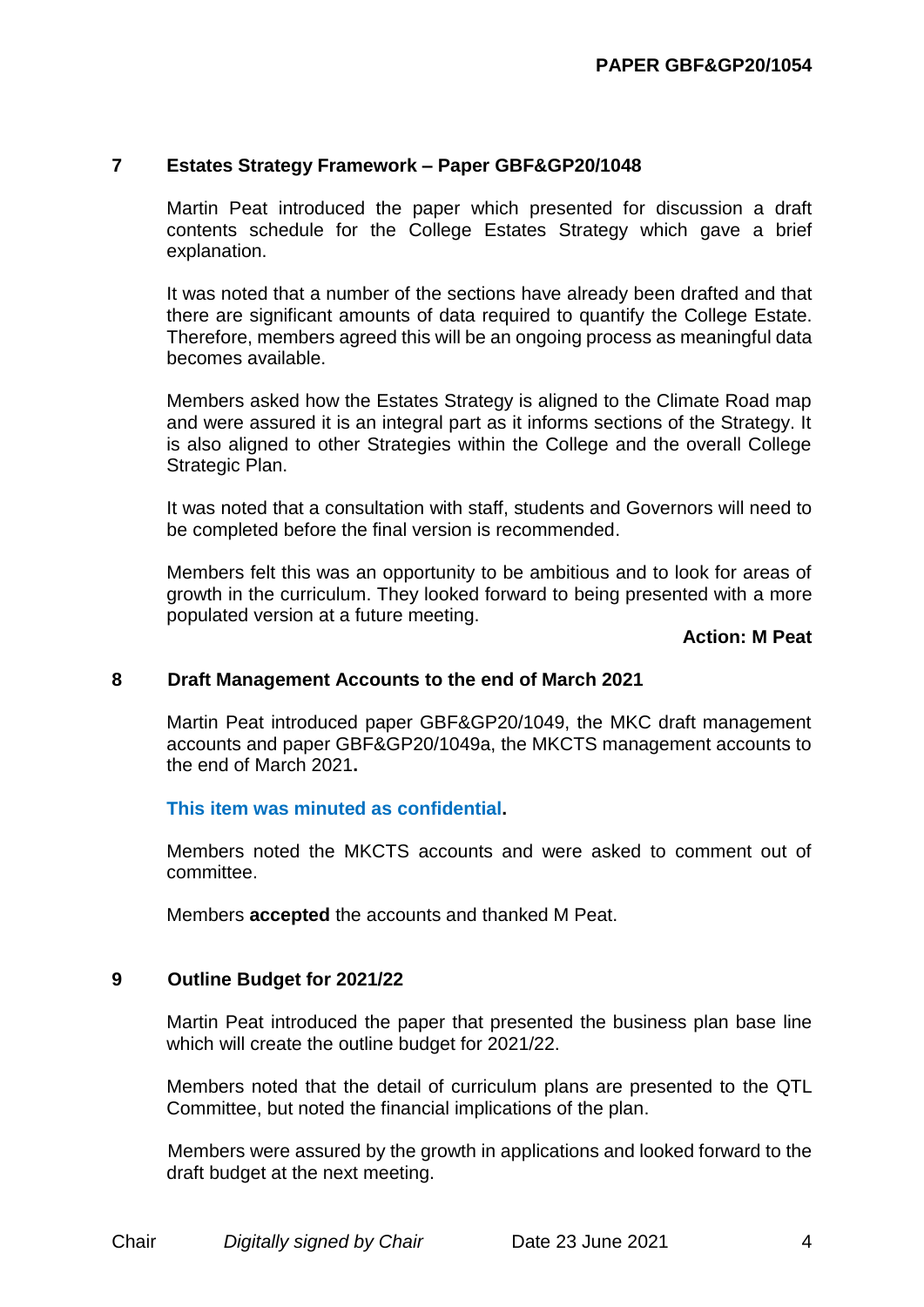**Action: M Peat**

## **10 Policy Review:**

The following policies were reviewed:

- o MKC Slavery & Human Trafficking Statement Paper GBF&GP20/1051. The annual review had taken place with only dates being changed. Members noted that no reports of human trafficking or slavery have been associate with the College or its suppliers. The Committee **recommended** that the Chair of the Governing Body sign the statement and it is published on the College website. **Action: M Peat**
- $\circ$  Wellbeing Policy appendix 7 of the HR Update item 6. The policy has been developed, to bring together support for staff who need wellbeing support, especially important after a difficult year with lockdown. The policy summarises wellbeing support offered by the College, provides advice and signposts staff towards support with mental, physical and financial wellbeing issues. It also introduces the Workplace Health Coach (WPHC) who has now commenced his 121 staff support sessions and live webinars to support staff with their wellbeing. The Committee **recommended** the policy for approval.

The above were **recommended** for agreement by the Governing Body and for publication**.**

#### **Action: Authors**

## **Update from Standing Items for information only:-**

## **11 Estates & Facilities Update**

Martin Peat introduced paper GBF&GP20/1052 on behalf of the author and highlighted the following points:

- The Further Education Development Capital Grant project is going well. An extension to the end of September was granted by the ESFA which has been extremely helpful in minimising the impact on students and in completing the works.
- The £1.2m grant will cover the works being undertaken. Some aspects, in particular the window works in the Tower at Maidstone have not required as much work as per the original specification and therefore the cost on this element is significantly lower than expected.
- There are no major issues with the works or the financial implications.
- The catering tender is underway and there are three compliant returns. The three companies have completed a site visit and are finalising their presentations to the panel.
- The Commercial Dept, under Becky Farley, is working on taking Maidstone catering in-house and this is making progress, TUPE information has been received and plans for a revised offer underway.

Members noted the content and **accepted** the update.